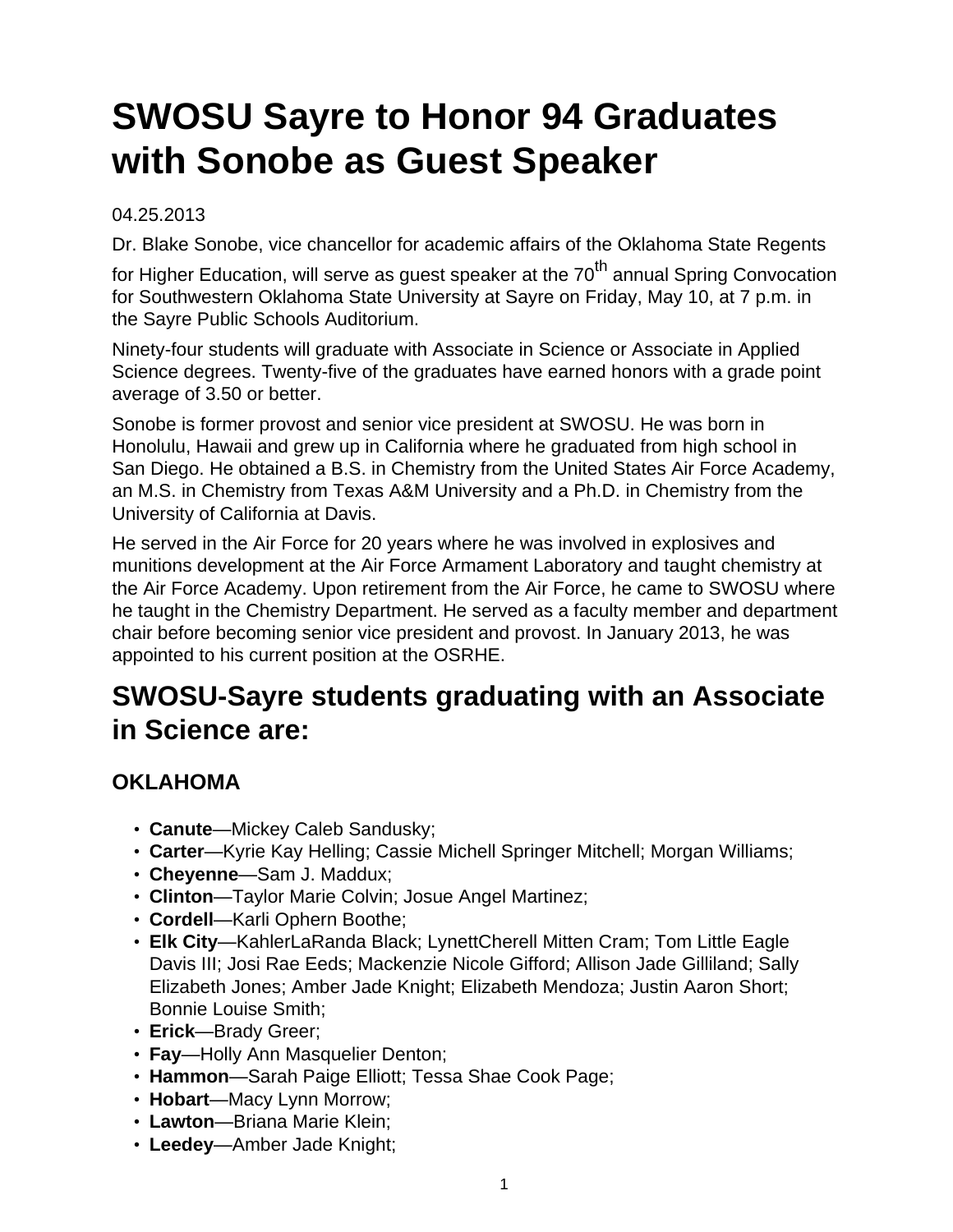- **Marlow**—Larry Lance Cramton;
- **Medford**—Shelby Taylor Blubaugh;
- **Piedmont**—Bradley Don Gilchrist;
- **Purcell**—Valenda Noelle Smith Zimmer;
- **Sayre**—Tabetha Renée Smith Brinkley; Jennie Early; Paula H. Henley Gloria; Jacqueline Rene'e Ewer Hagerman; Cassie Ann Brown Haley; Samantha Brooke Harless; Lacey Marie Guthrie Lamm; Whitney Dawn Morris; Rachel S. Ryan; Kasandra Nikkole White;
- **Sentinel**—Maranda Jo Frank;
- **Watonga**—Shellie Nicole Miller Roberson;
- **Weatherford**—Kevin James Garrison; Whitney Lynn Faulk Merle; Pamela Jan Mosqueda; Malia Jade Parks; Hali Lynn Thornhill; Yen Cao Hai Tran.

#### **TEXAS**

• **Shamrock**—Kaley Dawn Riley.

#### **VIRGINIA**

• **Virginia Beach**—Christopher Adam Wheeler.

## **Students graduating with an Associate in Applied Science are:**

#### **OKLAHOMA**

- **Anadarko**—Lindsey Michelle Martin; Daing Kau;
- **Amber**—Amber Jean Fairbanks;
- **Altus**—Jillian Diane Janis Barnes;
- **Burns Flat**—Bryttany Lynn Harris; Rebecca Ann Klava Sander;
- **Canton**—Aubrey Kristine Colvard Haffner;
- **Clinton**—Kristen Marie Hricko Battles;
- **Colony**—Michaela Jae Loula; Kadree Ann Setzer;
- **Cordell**—Daniel Nazarath Lundy;
- **Duncan**—Jillian Jan Gregston; Shannon Marie Perkins;
- **Edmond**—Kyle Brandon Qualls;
- **Elk City**—David Carol Dobyns; Dian Louise Mergo Foreman; Ashley Brooke Davis Gibson; Kylee Elyse Hoffman; Nicole J'Lyn Wilson Smithey; Mindy Jo Steele; Jesi Elise Sullivan;
- **Erick**—Melanie Michelle Davis;
- **El Reno**—Stephanie Diane Royse Delk;
- **Elgin**—Heather Leigh Dodson;
- **Gracemont**—Brooke Lynn McLemore;
- **Headrick**—Melinda Mercer Gann;
- **Hinton**—Amanda Nicole Arrington;
- **Hobart**—Dakin Clay Harris;
- **Lawton**—Megan Lee Caldwell; Justin Charles Webber;
- **Leedey**—Tosha Marie Albright;